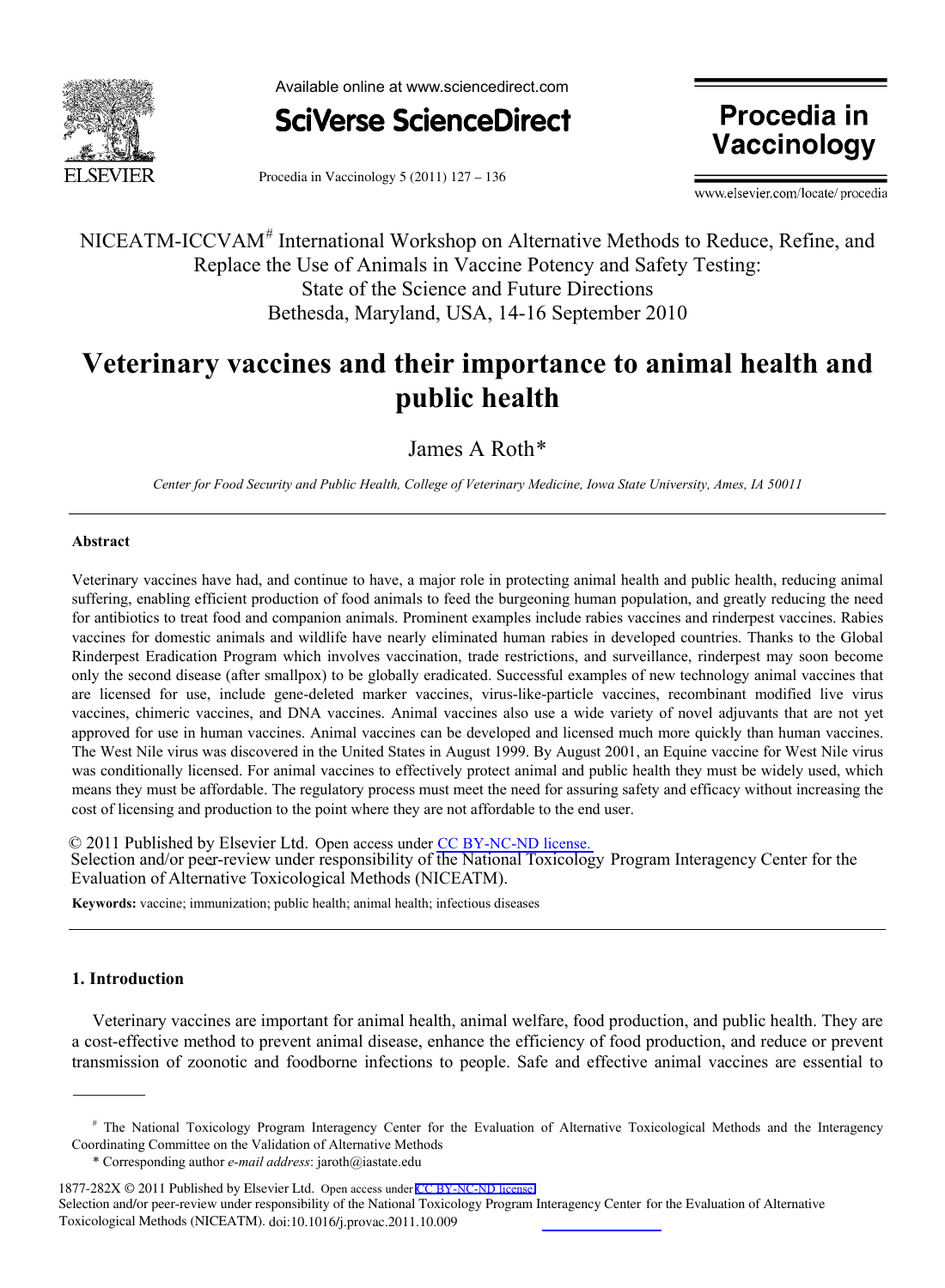modern society. It would be impossible to produce enough animal protein to feed the nearly 7 billion people on earth without vaccines to prevent epizootics in food-producing animals. Without companion animal vaccines (especially rabies vaccine), many people would not keep a pet in the household and would not experience the satisfaction of the human animal bond. Zoonotic diseases such as brucellosis and leptospirosis would be much more prevalent without effective vaccines. The impact of veterinary vaccines can be seen in the following examples.

Rinderpest is an example of how a disease that only affects animals can have a large public health impact. Rinderpest is an acute, highly contagious, viral disease of cattle, domesticated buffalo, and some species of wildlife. In 1889, cattle shipped from India carried the rinderpest virus to Africa, causing an epidemic that established the virus on the continent. Initially, approximately 90% of the cattle in sub-Saharan Africa died as well as many sheep and goats. Wild buffalo, giraffe, and wildebeest populations were decimated. The loss of draft animals, domestic livestock, and wildlife resulted in mass starvation, killing a third of the human population in Ethiopia and two-thirds of the Maasai people of Tanzania. The reduced number of grazing animals allowed thickets to form in grasslands. These thickets served as breeding grounds for tsetse flies, the vector for trypanosomes, resulting in an outbreak of trypanosomiasis (African sleeping sickness) in humans. This rinderpest epidemic is considered by some to have been the most catastrophic natural disaster ever to affect Africa. The Global Rinderpest Eradication Program is a large-scale international collaboration involving vaccination, local and international trade restrictions, and surveillance. This effort may be one of veterinary medicine's greatest achievements and rinderpest may soon become only the second disease (after smallpox) to be globally eradicated [1].

The rabies vaccine is another example of the impact of a successful animal vaccine. Rabies may be the oldest infectious disease known to man. Rabies vaccines for domestic animals and wildlife have nearly eliminated human rabies in developed countries. However, more than 55,000 people die of rabies every year in Asia and Africa and 98% of those cases are due to people being bitten by dogs that are not vaccinated [2]. This source of rabies in humans can be eliminated by adequate animal vaccination and control, educating those at risk, and enhancing access to appropriate medical care for those who are bitten. Affordability and availability of rabies vaccines, along with effective vaccination programs are key to changing the current situation.

### **2. Importance of veterinary vaccines**

### *2.1. Safe and efficient food production*

Veterinary vaccines are used in livestock and poultry to maintain animal health and to improve overall production. More efficient animal production and better access to high-quality protein are essential to feed the growing population. According to the United Nations Department of Economic and Social Affairs Population Division, the world population was approximately 6.9 billion in 2010, and is estimated to increase to just over 8 billion in 2025 and to reach 9.1 billion people in 2050 (**Figure 1**). The United Nations Food and Agriculture Organization (FAO) estimates that 1.02 billion people were undernourished in 2009, in both developed and developing countries (**Figure 2**). There have been dramatic increases in world meat and egg production between 1961 and 2007 (**Figure 3**). An FAO High-Level Expert Forum reported in September 2009 that in order to feed a projected world population of 9.1 billion people, the overall food production will need to increase by 70% between 2005/07 to 2050 [3]. Vaccines that preserve animal health and improve production are important components in meeting this need.

# *2.2. Control of zoonotic diseases*

Vaccines to control zoonotic diseases in food animals, companion animals, and even wildlife have had a major impact on reducing the incidence of zoonotic diseases in people (**Table 1**). Without rabies vaccines, it is unlikely that families would be willing to keep cats and dogs as pets. Recombinant vaccinia-vectored rabies vaccines have also been used successfully in baits for oral vaccination campaigns to reduce the incidence of rabies in wild animals [4] Vaccines for Brucellosis were instrumental in the *Brucella abortus* eradication program in the United States. Many countries have severe problems with Brucellosis in cattle, small ruminants, and people due to a lack of available Brucella vaccines for animals [5].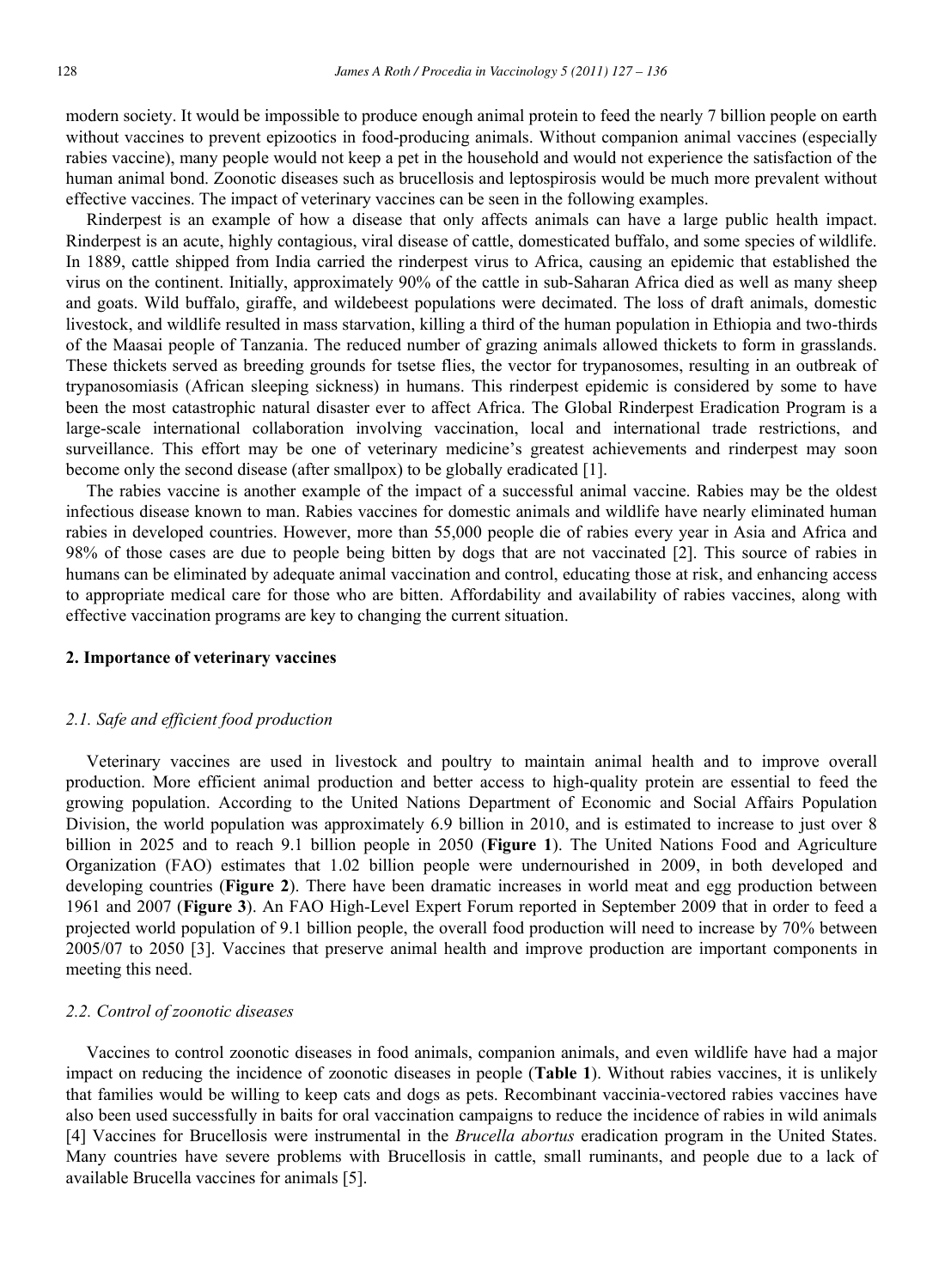

**Figure 1. Estimated population of the world from approximately the last 2000 years through 2050.** (Reprinted with permission from: Roth, J. A., Galyon, J., Stumbaugh, A. Causes and Consequences of Emerging and Exotic Diseases of Animals: Role of the Veterinarian. *In* Emerging and Exotic Diseases of Animals, 4<sup>th</sup> Edition, 2010, Rovid-Spickler, A., Roth, J.A., Galyon, J., Lofstedt, J. Editors. Center for Food Security and Public Health, Ames, IA. USA.



**Figure 2. Estimated number and distribution of undernourished people in the world from 1970 through 2009.** (Reprinted with permission from: Roth, J. A., Galyon, J., Stumbaugh, A. Causes and Consequences of Emerging and Exotic Diseases of Animals: Role of the Veterinarian. *In* Emerging and Exotic Diseases of Animals, 4<sup>th</sup> Edition, 2010, Rovid-Spickler, A., Roth, J.A., Galyon, J., Lofstedt, J. Editors. Center for Food Security and Public Health, Ames, IA. USA.

# *2.3. Control of emerging and exotic diseases of animals and people*

Emerging and exotic animal diseases are a growing threat to human and animal health and jeopardize food security (**Figure 4**). Increases in human and animal populations, with accompanying environmental degradation and globalized trade and travel, enhance opportunities for transfer of pathogens within and between species. The resulting diseases pose enormous challenges now and for the future. In most of the world, increased demand for animal protein has resulted in intensified commercial food animal production and/or expanded "backyard"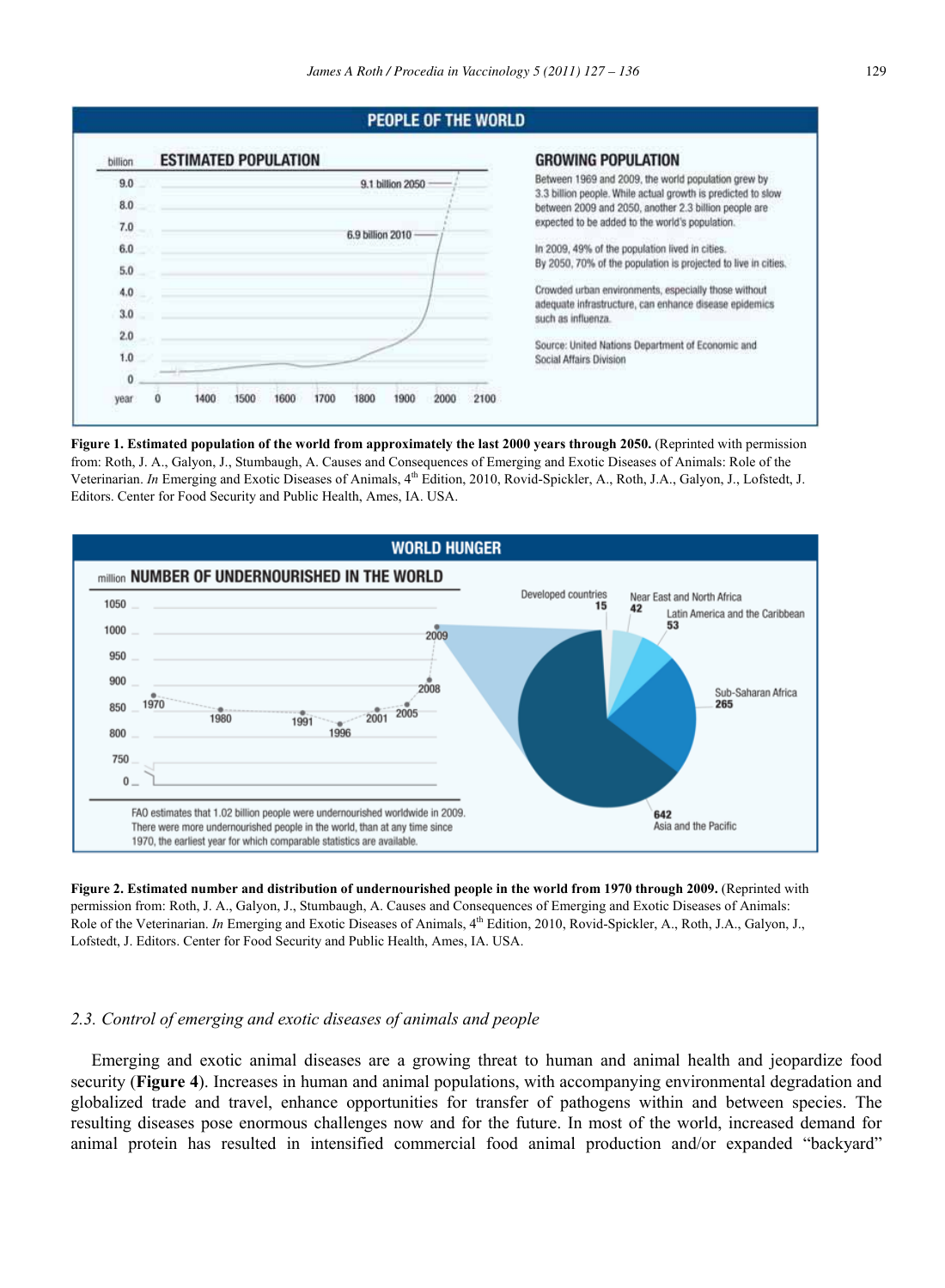production. Both types of production present unique challenges for disease emergence and control. Emerging zoonotic diseases of both food and companion animals are a major threat to public health. It is inevitable that the world will continue to experience emerging disease outbreaks in the coming decades. Rapid development of animal vaccines can play a key role in controlling emerging diseases.



Veterinarians must play a major role in finding the balance between the needs for efficient food production, conservation of the environment, and animal welfare. Source: FAO STAT

**Figure 3. Estimated world meat and egg production in 1961 and 2007.** (Reprinted with permission from: Roth, J. A., Galyon, J., Stumbaugh, A. Causes and Consequences of Emerging and Exotic Diseases of Animals: Role of the Veterinarian. *In* Emerging and Exotic Diseases of Animals, 4<sup>th</sup> Edition, 2010, Rovid-Spickler, A., Roth, J.A., Galyon, J., Lofstedt, J. Editors. Center for Food Security and Public Health, Ames, IA. USA.

# *2.4. Reduction of the need for antibiotics*

Veterinary vaccines reduce the need for antibiotics to treat infections in food producing and companion animals. There are increasing concerns related to antibiotic resistance associated with the extensive use of antibiotics in veterinary and human medicine [6]. Producers may choose either vaccines or antibiotics to control some diseases based on cost, if both options are available. For example, swine dysentery due to *Lawsonia intracellularis* can be controlled by either vaccination or antibiotics, along with good management practices. Swine producers will use the approved control method that is most cost effective. If regulatory requirements for a biologics company to obtain and maintain a license to produce the vaccine were to increase, then the cost of the vaccine would increase and producers would opt to use less vaccine and more antibiotics. Affordable and available vaccines reduce reliance on antibiotics for animal health.

### *2.5. Food safety vaccines*

Recently, vaccines have been developed to reduce the shedding of organisms that cause food borne diseases in people. Vaccines for *E coli* O157:H7 in cattle and *Salmonella enteritidis* in chickens are available. These vaccines typically do not improve the health of the vaccinated animal, but they reduce the shedding of pathogens that may contaminate animal products for human consumption. The severity of the *S. enteritidis* outbreak in people in the United States in 2010 due to consumption of contaminated eggs could have been reduced or prevented if the chickens had received the *S. enteritidis* vaccine.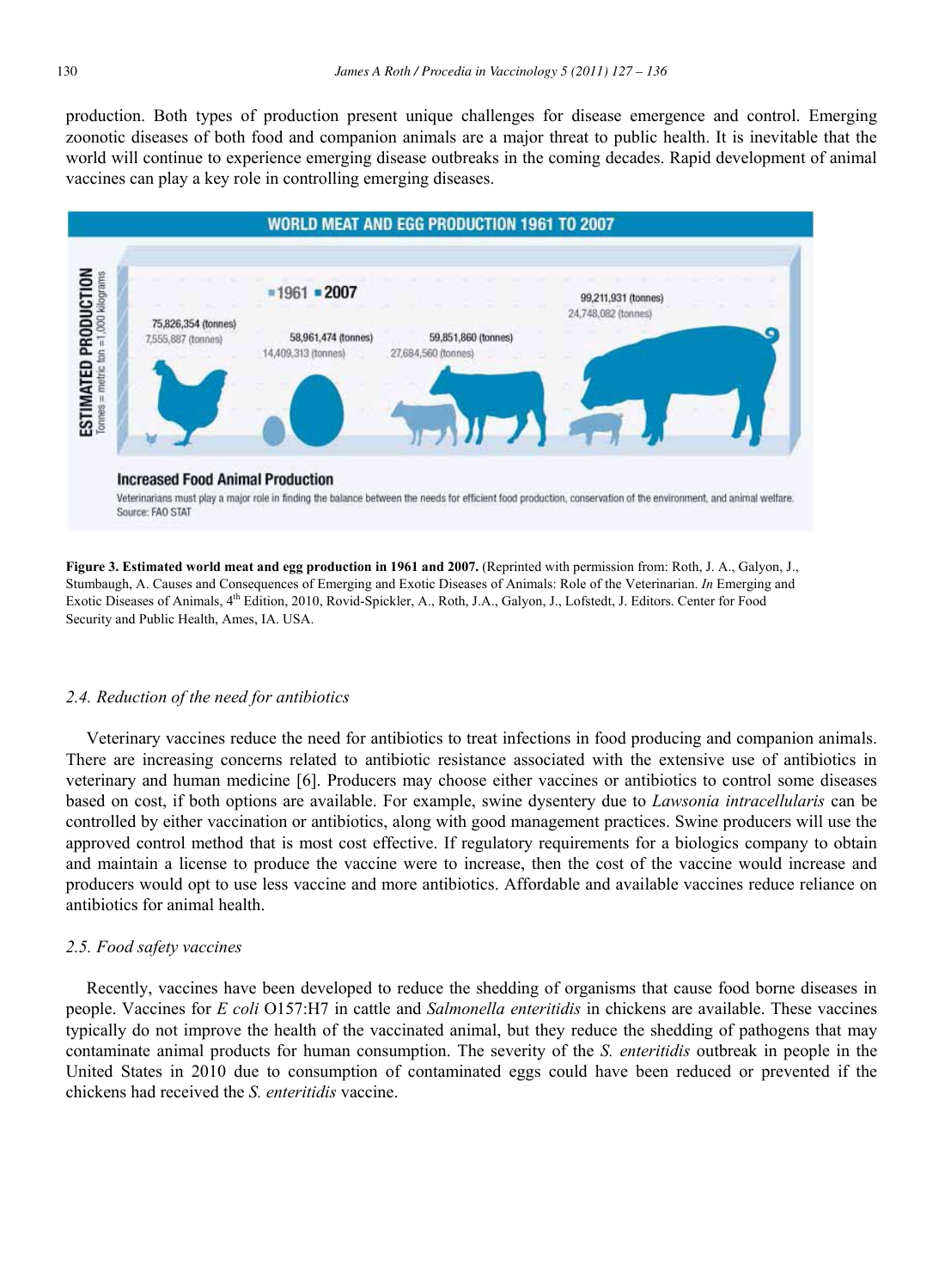# **Table 1. Veterinary vaccines for the following zoonotic diseases have been, or could be, used to control infections in animals, thereby reducing transmission of the infectious agent to people**

| Rabies                |
|-----------------------|
|                       |
| <b>Brucellosis</b>    |
| Leptospirosis         |
| Influenza             |
| Rift Valley fever     |
| Nipah and Hendra      |
| Japanese encephalitis |
| Q fever               |



**Figure 4. Emerging and re-emerging diseases affecting companion animal and food animal species.** (Reprinted with permission from: Roth, J. A., Galyon, J., Stumbaugh, A. Causes and Consequences of Emerging and Exotic Diseases of Animals: Role of the Veterinarian. *In* Emerging and Exotic Diseases of Animals, 4<sup>th</sup> Edition, 2010, Rovid-Spickler, A., Roth, J.A., Galyon, J., Lofstedt, J. Editors. Center for Food Security and Public Health, Ames, IA. USA.

# *2.6. Control of diseases of companion animals and horses*

Vaccines for diseases of companion animals (**Tables 2,3**) and horses (**Table 4**) have greatly enhanced the ability to keep animals in the household and to own horses. The human-animal bond that develops enriches the lives of both the animals and the people.

# **3. Diversity of veterinary vaccines**

Animal vaccines are developed and licensed for a variety of purposes. Most are used to prevent infectious diseases. Livestock vaccines are used for different purposes than human vaccines. Livestock vaccines are primarily used to improve the efficiency of production of food animals. The cost of the vaccine is an important consideration as to whether the vaccine will be used. It must contribute to profitability for the producer in the long run to be widely accepted. Companion animal vaccines are similar to human vaccines in that the health and welfare of the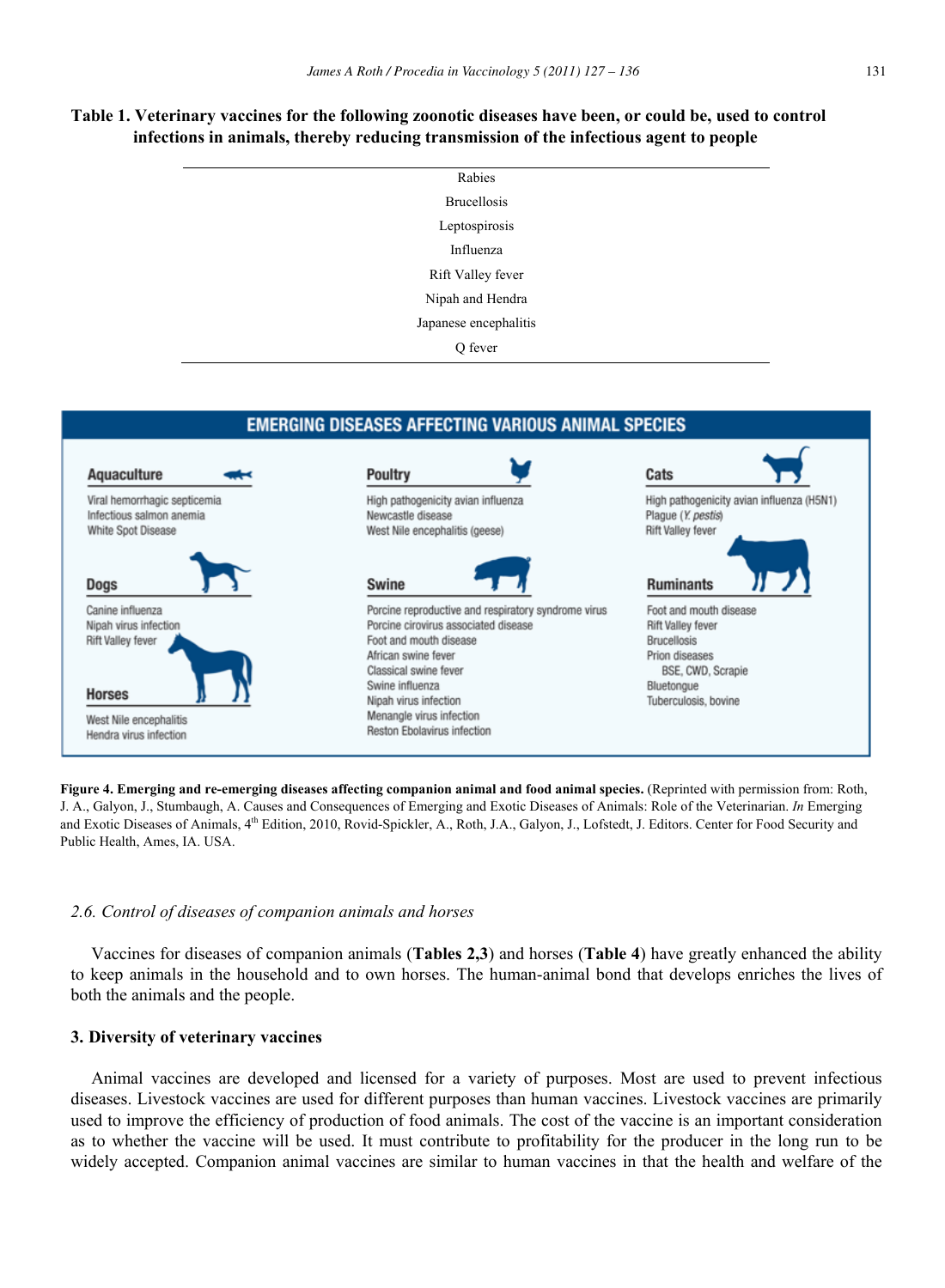individual animal is often the primary consideration. Vaccination against zoonotic diseases and foodborne pathogens can be used to reduce or eliminate the risk to people. Wildlife vaccines are generally used for zoonotic diseases (e.g., oral bait vaccines for rabies), or in some cases in conjunction with disease control programs in domestic species (e.g., Brucellosis vaccine for bison and elk).

# **Table 2. Canine vaccines licensed for use in the US by the USDA Center for Veterinary Biologics (AAHA Canine Vaccine Task Force (2003, 2006)**

http://www.aahanet.org/PublicDocuments/VaccineGuidelines06Revised.pdf**)** 

| Canine Distemper virus    |
|---------------------------|
| Canine Parvovirus         |
| Canine adenovirus 2       |
| Rabies                    |
| Canine parainfluenza 3    |
| Leptospira (5 serovars)   |
| Bordetella bronchiseptica |
| Borrelia burgdorferii     |
| Canine distemper/measles  |
| Giardia spp.              |
| Canine corona virus       |
| Rattlesnake venom         |
| Periodontal disease       |
|                           |

Today in the United States, there are 1,958 veterinary biologic products that cover 213 different animal diseases. These products are manufactured in 161 different facilities and by 97 licensees or permittees [7]. Licensed animal vaccines are available for diseases where vaccines are not available for analogous human diseases, such as feline immunodeficiency virus, and feline leukemia virus. Other examples include a vaccine to protect dogs from rattlesnake venom, a vaccine for periodontal disease in dogs, and a nucleic acid-mediated vaccine for treatment of malignant melanoma in dogs [8].

# **Table 3. Feline vaccines licensed for use in the US by the USDA Center for Veterinary Biologics (The 2006 AAFP Feline Vaccine Advisory Panel Report; Journal of the American Veterinary Medical Association 2006;229:1405-1441)**

| Feline panleukopenia Virus    |  |
|-------------------------------|--|
| Feline Viral Rhinotracheitis  |  |
| Feline Calicivirus            |  |
| Rabies                        |  |
| Feline Immunodeficiency Virus |  |
| Feline Leukemia Virus         |  |
| Bordetella bronchiseptica     |  |
| Chlamydophila felis           |  |
| Feline Infectious Peritonitis |  |
| Giardia                       |  |

Veterinary vaccines have a distinct advantage in that they can be developed and licensed much more quickly and at much less cost than human vaccines. The ability to conduct safety and efficacy studies, including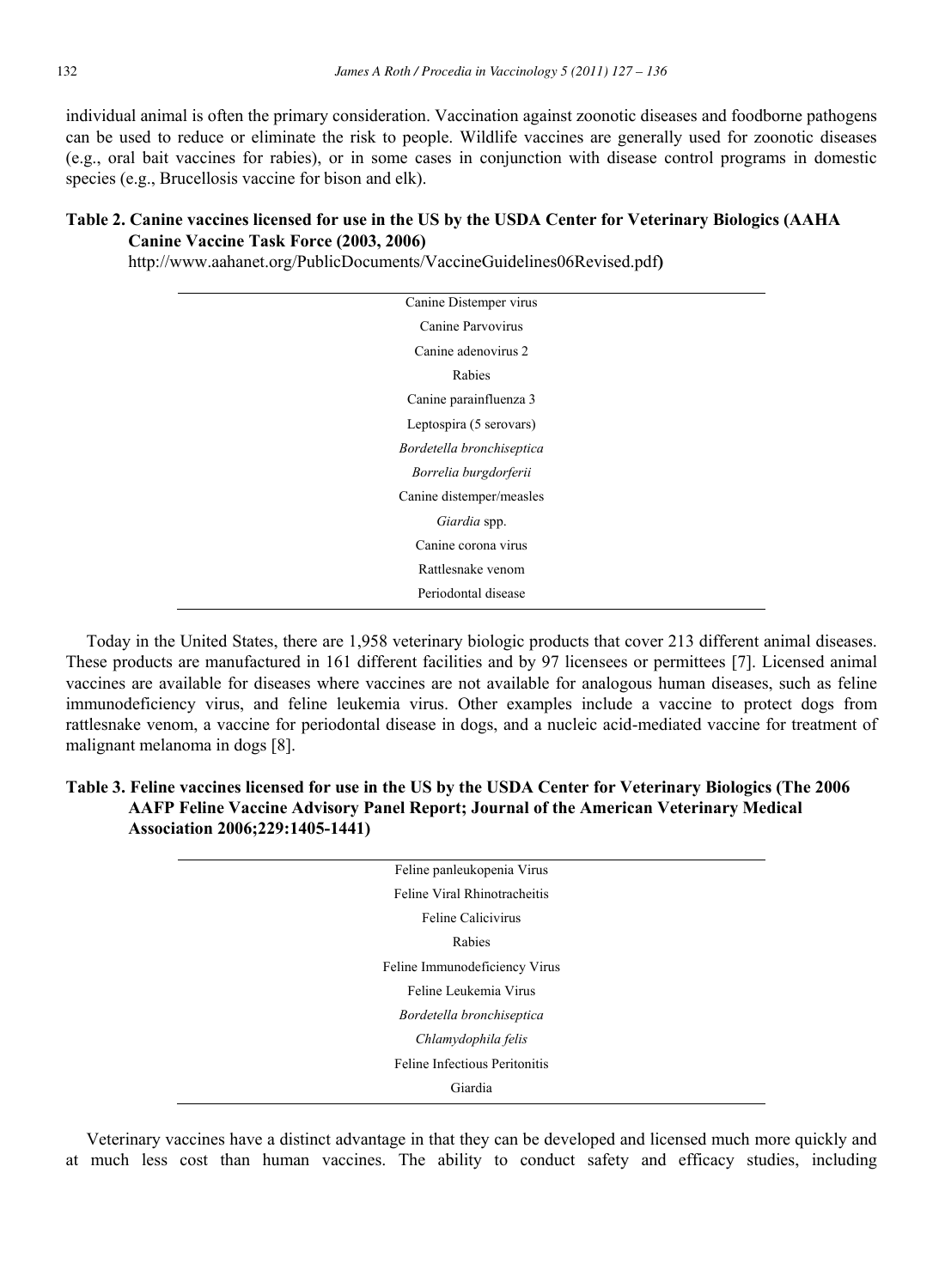vaccination/challenge studies in the target species greatly facilitates licensing of veterinary vaccines. Liability issues associated with adverse reactions for manufacturers of veterinary vaccines are much less than for manufacturers of human vaccines.

# Tetanus Eastern and Western Equine Encephalomyelitis West Nile Virus Rabies Anthrax Botulism Equine Herpes Virus Equine Viral Arteritis Equine influenza Potomac horse fever Rotaviral diarrhea Strangles

# **Table 4. Equine vaccines licensed for use in the US by the USDA Center for Veterinary Biologics (AAEP Guidelines for the Vaccination of Horses (2008);** http://www.aaep.org/vaccination\_guidelines.htm**)**

The equine West Nile virus vaccine is an example of how an animal vaccine can be developed and licensed quickly to meet an emergency situation. The West Nile virus was discovered in the United States in August 1999. The veterinary vaccine industry, working in cooperation with the USDA Center for Veterinary Biologics, quickly developed an effective vaccine to prevent the disease in horses. By August 2001, an equine vaccine for West Nile virus was conditionally licensed by the USDA. West Nile virus vaccine is now considered one of the core equine vaccines in the United States. [9]. The vaccine has also been used off label to protect some endangered birds, such as California condors. Porcine circovirus 2 vaccines and swine influenza pandemic H1N1 vaccines are additional examples of newly emerging diseases for which vaccines were developed and licensed quickly.

A disadvantage of veterinary vaccines is that the potential financial returns are much less than for human vaccines. Veterinary vaccines have lower sales prices and smaller potential market value. Consequently, there is a lower investment in research and development for animal vaccines than human vaccines, although the range of hosts and pathogens are greater.

### **4. Advances in vaccinology**

The science behind vaccines changed little until about 20 years ago when the first genetically engineered veterinary vaccines were developed and licensed. These vaccines were able to successfully control Aujeszky's disease in pigs [10] and rabies in wildlife [11]. In the United States there are 15 licensed live vector vaccines (including chimeric vaccines), seven non-replicating recombinant antigen vaccines (including virus-like-particle vaccines, and vaccines derived from genetically engineered plants), four live-gene-deleted vaccines and two nucleic acid-mediated vaccines (**Table 5**) [8].

Another example of a novel vaccine that is currently licensed in other countries, but not the United States, is a vaccine that induces antibodies to gonadotropin releasing hormone to prevent the need to castrate male pigs.

# **5. Vaccine needs**

The USDA and Department of Homeland Security have recognized the need to have licensed vaccines for important animal diseases that are not currently present in the United States. Since the diseases are not present in the United States, there is no market for the vaccines. Consequently, no biologics companies have gone to the expense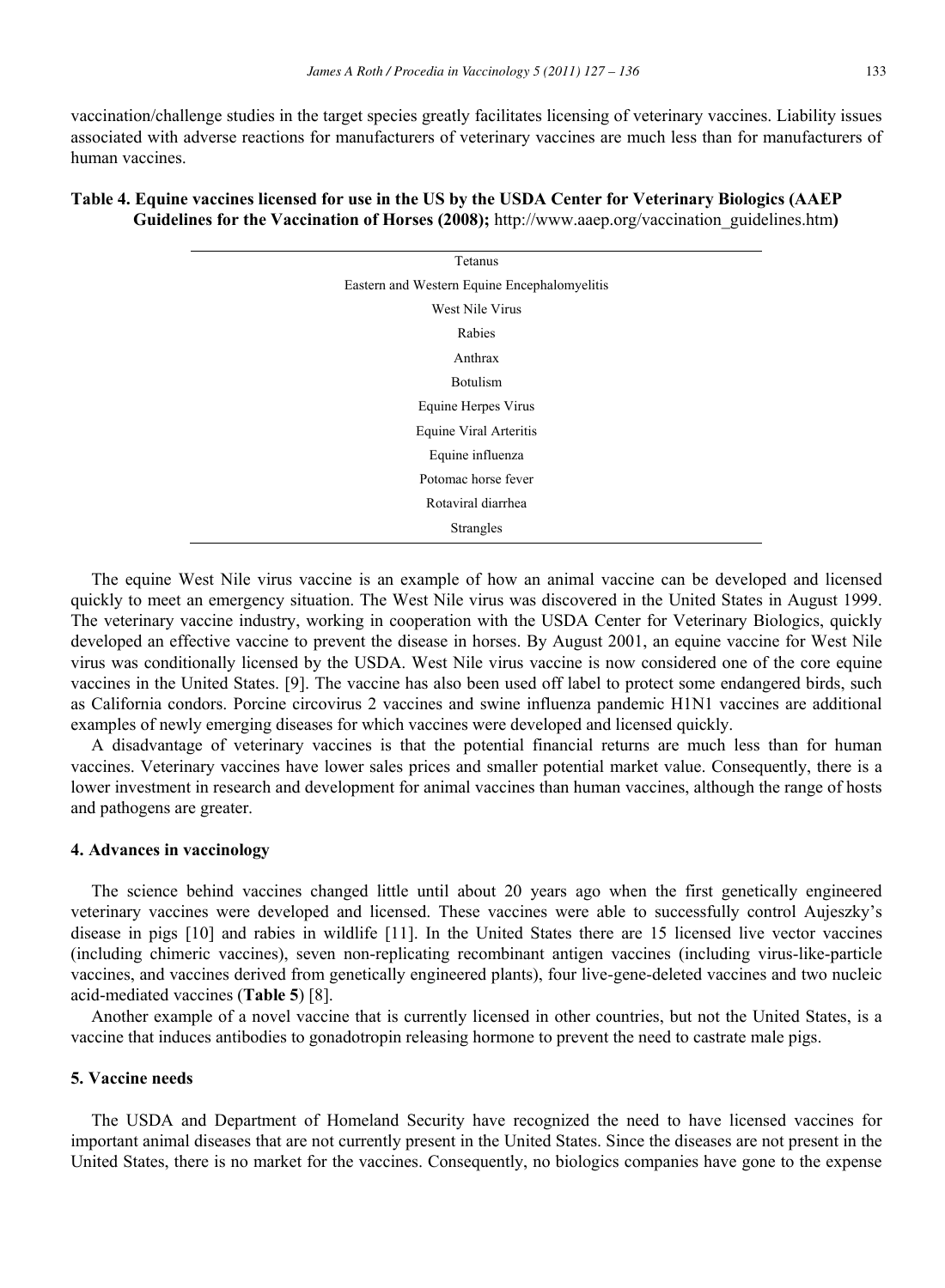to license vaccines for those diseases. However, US animal agriculture is highly vulnerable to the introduction of these diseases. Homeland Security Presidential Directive (HSPD) 9 mandated the establishment of a National Veterinary Stockpile (NVS), a national repository that can deploy within 24 hours "sufficient amounts of animal vaccine, antiviral, or therapeutic products to appropriately respond to the most damaging animal diseases affecting human health and the economy" [12].

# **Table 5. USDA-APHIS-Veterinary Services Center for Veterinary Biologics active biotechnology products.**

**Non-replicating recombinant antigen(s)-vaccine:** 

| Feline Leukemia Vaccine, Killed Virus                             |
|-------------------------------------------------------------------|
| Avian Influenza Vaccine, H5N3 Subtype, Killed Virus               |
| Porcine Circovirus Vaccine, Type 1 - Type 2 Chimera, Killed Virus |
| Porcine Circovirus Vaccine, Type 2, Killed Baculovirus Vector     |
| Escherichia Coli Bacterin-Toxoid                                  |
| <i>Borrelia Burgdorferi</i> Bacterial Extract                     |
| Feline Leukemia Virus Antigen                                     |

### **Nucleic acid-mediated (not synthetic)-vaccine:**

West Nile Virus Vaccine, DNA

Canine Melanoma Vaccine, DNA

### **Live gene deleted:**

*Escherichia Coli* Vaccine, Live Culture

*Salmonella Dublin* Vaccine, Live Culture

Pseudorabies Vaccine, Modified Live Virus

*Salmonella Typhimurium* Vaccine, Live Culture

#### **Live vectored:**

Marek's Disease Vaccine, Serotypes 1 & 3, Live Herpesvirus Chimera

Avian Influenza-Fowl Pox Vaccine, H5 Subtype, Live Fowl Pox Vector

Distemper Vaccine, Live Canarypox Vector

Equine Influenza Vaccine, Live Canarypox Vector

Canine Distemper-Adenovirus Type 2-Parvovirus Vaccine, Modified Live Virus, Canarypox Vector

Canine Distemper-Adenovirus Type 2-Parainfluenza-Parvovirus Vaccine, Modified Live Virus, Canarypox Vector

Rabies Vaccine, Live Canarypox Vector

West Nile Virus Vaccine, Live Canarypox Vector

Feline Leukemia Vaccine, Live Canarypox Vector

Rabies Vaccine, Live Vaccinia Vector

Newcastle Disease-Fowl Pox Vaccine, Live Fowl Pox Vector

Fowl Pox-*Mycoplasma Gallisepticum* Vaccine, Live Fowl Pox Vector

Fowl Pox-Laryngotracheitis Vaccine, Live Fowl Pox Vector

Bursal Disease-Marek's Disease Vaccine, Serotype 3, Live Marek's Disease Vector

Marek's Disease-Newcastle Disease Vaccine, Serotype 3, Live Marek's Disease Vector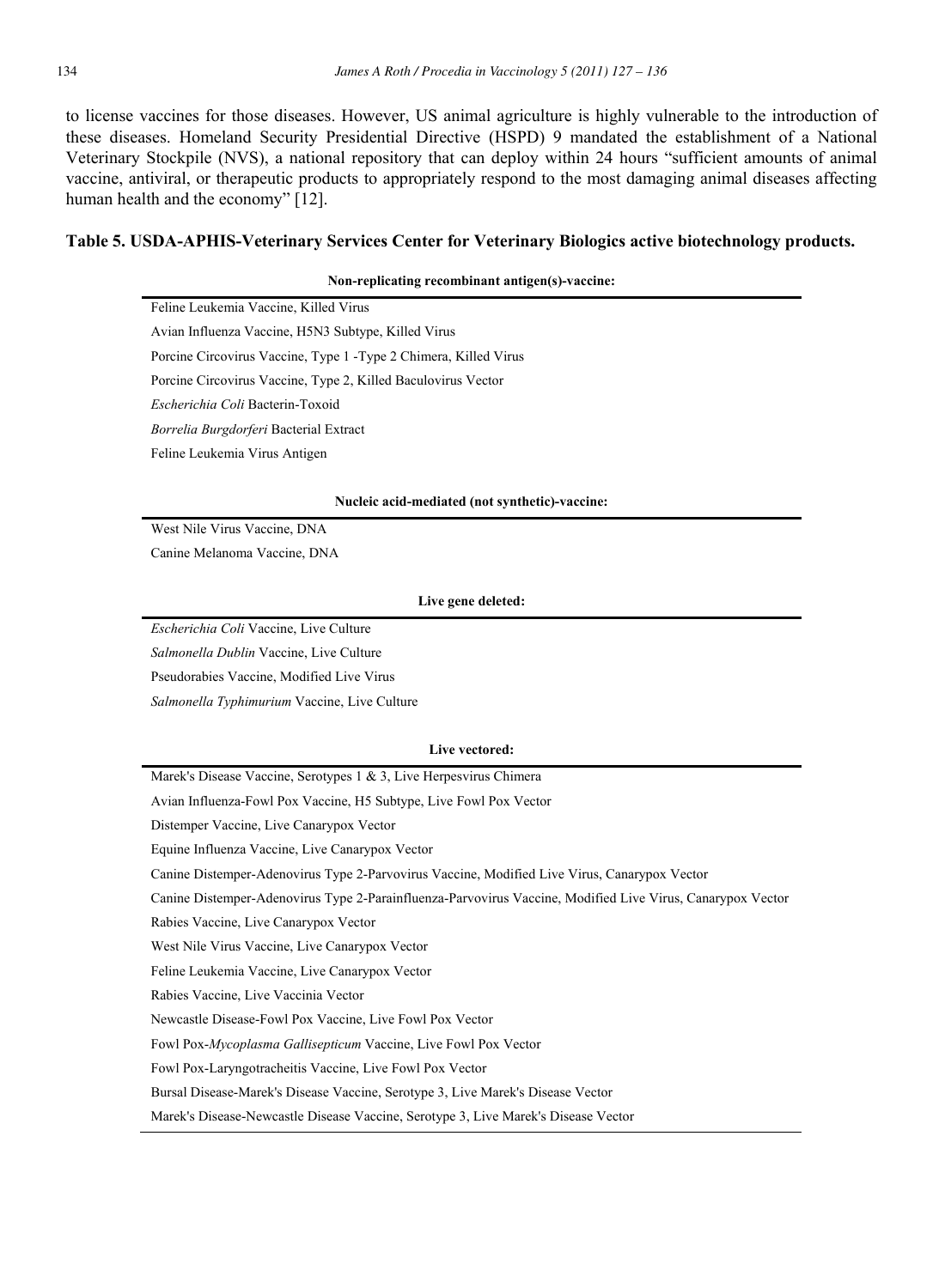The NVS advisory committee has identified the 17 highest priority foreign animal diseases for which vaccines, diagnostics and/or other countermeasures are needed (**Table 6**). The research and development needs for these countermeasures differ. There are significant challenges associated with meeting the licensing requirements mandated in Title 9 of the Code of Federal Regulations for biologics for these foreign animal diseases [13]. However, through collaborative efforts of the Department of Homeland Security, the USDA Center for Veterinary Biologics, and the biologics industry, significant progress is being made in licensing biologics to meet the mandate of HSPD 9.

# **6. Challenges**

Much progress has been made in vaccine development in recent years; however, significant challenges remain. Animal and human infectious disease experts need to work together to prepare for new and emerging diseases. Veterinary vaccines must be pure, safe, potent and effective and they must be economical or they won't be widely used. Proper standards and production controls in the manufacture of veterinary vaccines are essential for ensuring quality products for animal disease control. The regulatory process for evaluation of vaccines must ensure adequate evaluation of biologicals but be efficient for both the regulatory agencies and the biologics manufacturers. Keeping the costs of animal vaccines low will encourage more use of vaccines and less use of antibiotics. It will also enable the use of food safety vaccines that do not have an economic advantage for the producer or health advantage to the animal, but have important public health benefits.

| <b>Agroterror Agent</b>                      | <b>Animal Industries Affected</b>                       | <b>Public Health Threat?</b> |  |  |  |
|----------------------------------------------|---------------------------------------------------------|------------------------------|--|--|--|
| 1 Highly pathogenic avian influenza          | Poultry                                                 | Yes, may be lethal           |  |  |  |
| 2 Foot-and-mouth disease                     | Cattle, swine, sheep, and other cloven-hoofed livestock | N <sub>0</sub>               |  |  |  |
| 3 Rift Valley fever                          | Cattle, sheep                                           | Yes, may be lethal           |  |  |  |
| 4 Exotic Newcastle disease                   | Poultry                                                 | Yes, minor effects           |  |  |  |
| 5 Nipah and Hendra viruses                   | Swine (Nipah), horses (Hendra)                          | Yes, may be lethal           |  |  |  |
| 6 Classical swine fever                      | Swine                                                   | N <sub>0</sub>               |  |  |  |
| 7 African swine fever                        | Swine                                                   | N <sub>0</sub>               |  |  |  |
| 8 Bovine spongiform encephalopathy agent     | Cattle                                                  | Suspected                    |  |  |  |
| 9 Rinderpest                                 | Cattle, sheep                                           | N <sub>o</sub>               |  |  |  |
| 10 Japanese encephalitis                     | Swine, equine                                           | Yes, may be lethal           |  |  |  |
| 11 African horse sickness                    | Equine                                                  | N <sub>0</sub>               |  |  |  |
| 12 Venezuelan equine encephalitis            | Equine                                                  | Yes, may be lethal           |  |  |  |
| 13 Contagious bovine pleuropneumonia         | Cattle                                                  | N <sub>0</sub>               |  |  |  |
| 14 <i>Ehrlichia ruminantium</i> (heartwater) | Cattle, sheep, goats                                    | N <sub>0</sub>               |  |  |  |
| 15 Eastern equine encephalitis               | Equine                                                  | Yes, may be lethal           |  |  |  |
| 16 Coxiella burnetii                         | Cattle, sheep, goats                                    | Yes, may be lethal           |  |  |  |
| 17 Akabane                                   | Cattle, sheep, goats                                    | N <sub>0</sub>               |  |  |  |

|  |                            |  |  |  |  | Table 6. Damaging animal diseases in priority order for inclusion of countermeasures into the National |  |  |
|--|----------------------------|--|--|--|--|--------------------------------------------------------------------------------------------------------|--|--|
|  | Veterinary Stockpile [10]. |  |  |  |  |                                                                                                        |  |  |

# **7. Conclusion**

The fact that so many people depend on livestock and poultry for their livelihoods and as a source of food limits policy options, complicates local and global trade decisions, and raises political sensitivities. It is inevitable that the world will continue to experience the emergence of new human and animal diseases in the coming decades. This